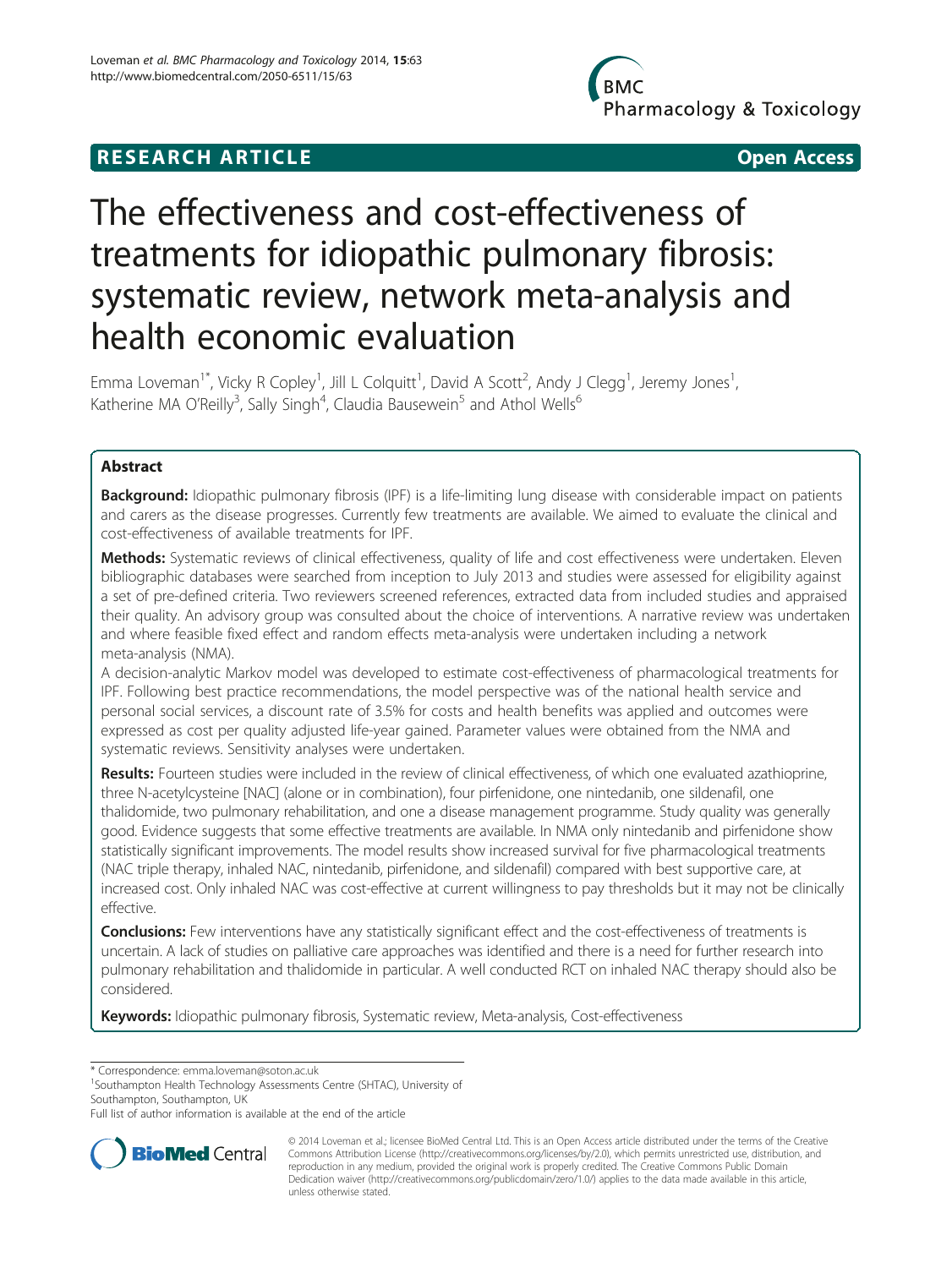#### Background

Idiopathic pulmonary fibrosis (IPF) is a debilitating respiratory condition for which there is no cure. IPF is characterised by aberrant wound healing in which excessive (and perhaps abnormal) extracellular matrix is deposited in the lung thereby distorting the architecture and disrupting function. This lung injury and scarring eventually leads to a decline in lung function which culminates in respiratory failure [[1\]](#page-11-0). Shortness of breath on exercise and a chronic dry cough are the prominent symptoms [[2\]](#page-11-0). IPF is known to affect males more than females and in particular affects people over 60 years of age. The prevalence of IPF is increasing, although the cause of this increase is uncertain, [[3](#page-11-0),[4](#page-11-0)] and with a poor prognosis (estimated mean survival of between 2–5 years) IPF has become an area of focus with recent UK national guidelines on the diagnosis and management of IPF published, [\[5](#page-11-0)] and international consensus guidelines [[6\]](#page-11-0) due to be updated in 2014.

IPF is a difficult condition to manage, particularly in the latter stages. Early and accurate diagnosis is important to maximise the potential for a better outcome but there is an unmet need with few recommended treatments [\[5](#page-11-0)]. In the UK all patients should be given best supportive care (BSC) from the point of diagnosis, which includes information and support, symptom relief, management of co-morbidities, withdrawal of ineffective therapies and end-of-life care. In addition individuals should be assessed for pulmonary rehabilitation if appropriate and have a clinical nurse specialist available to them [[5](#page-11-0)]. For those without contraindications lung transplantation should be considered as this is the only treatment shown to improve survival [[7\]](#page-11-0). However, with donor organs being in short supply there is a need for alternative treatments that aim to modify the disease and prolong survival. Few treatments are available to the clinician and patient currently, and the evidence for the effectiveness of such treatments is unclear. We aimed to evaluate the current state of the clinical and cost-effectiveness of treatments for people with IPF through three systematic reviews, a network meta-analysis (NMA) and economic modelling.

#### Methods

The *a priori* methods for this evidence synthesis are described in the research protocol which is registered with PROSPERO (reference: 42012002116). Search strategies were developed and applied to 11 electronic bibliographic databases (including the Cochrane library, MEDLINE and EMBASE) from inception to July 2013 with no language restrictions. Bibliographies of retrieved papers were screened and experts contacted to identify additional studies. Systematic reviews were undertaken of clinical effectiveness (including only randomised controlled trials [RCTs] and controlled clinical trials [CCTs]), economic evaluations and health related quality of life (HRQoL) studies. Eligible participants were those with a diagnosis of IPF and includable interventions were as deemed relevant by a clinical and patient advisory group. Best supportive care, placebo or any of the interventions were eligible as comparators and outcomes of relevance included measures of survival, measures of symptoms (breathlessness, cough), HRQoL, lung function, exercise performance, adverse events and measures of costs and cost-effectiveness. Studies reporting HRQoL in people with IPF were eligible for inclusion if they used either generic preference-based measures or the St Georges Respiratory Questionnaire (SGRQ) which is a disease specific instrument used in IPF. Other disease specific instruments were not eligible for inclusion as there are currently no methods to map results of these to utility measures required for economic evaluation.

Titles and abstracts were screened for potential eligibility by two reviewers using a pre-defined inclusion criteria, retrieved articles were assessed for eligibility, data were extracted and methodological quality assessed by one reviewer and checked by a second. Study quality was assessed using recognised methods [\[8-10\]](#page-11-0). For the review of clinical effectiveness we developed a check-list to assess the methodological quality of the studies based on the criteria recommended by the Centre for Reviews and Dissemination, [\[8](#page-11-0)] ([Quality assessment/risk of bias section](#page-2-0)) and summarised the risk of bias (as per Cochrane collaboration recommendations [\[11\]](#page-11-0)) within each study according to the risk of selection bias. We developed a check-list to assess the methodological quality of the cost effectiveness studies based on the check-list of Drummond and colleagues [\[9](#page-11-0)] and recommendations by Phillips and colleagues [[10](#page-11-0)]. Data items extracted included study details (design, follow-up, funding), participant details (numbers, eligibility, characteristics), intervention details (including dose and duration of treatment), outcomes reported and results. Narrative syntheses were undertaken and in the review of clinical effectiveness meta-analysis was performed where appropriate with heterogeneity assessed. FVC was measured on two continuous scales and these were meta-analysed using the standardised mean difference (SMD). A NMA focusing on pharmacological treatments for IPF and assessing forced vital capacity (FVC) endpoints was undertaken [[12](#page-11-0)].The NMA focused on FVC as it is correlated with disease progression [[6](#page-11-0)] and was therefore relevant to the economic model. For FVC endpoints the NMA used the SMD in a Bayesian framework using code adapted from published sources [[13](#page-12-0)]. Vague normal priors were used for the treatment effects and a vague uniform prior for the random effect standard deviation. Model code is provided in the Additional file [1](#page-11-0). Fixed and random effects models were applied with best model fit determined using the deviance information criterion (DIC). The SMDs output from the NMA were then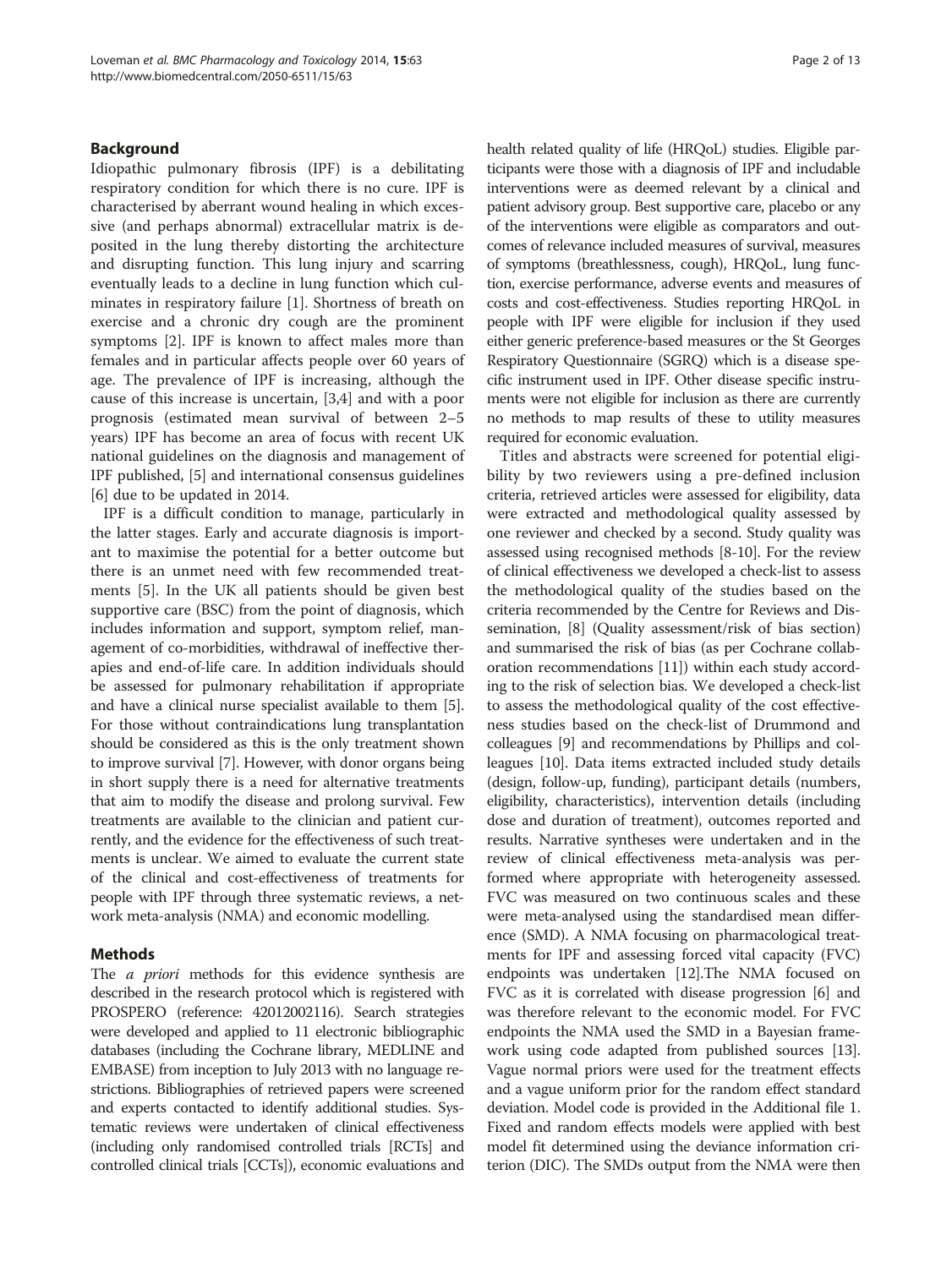<span id="page-2-0"></span>converted to log odds ratios using standard methods for ease of interpretation within the context of an NMA [[14](#page-12-0)].

#### Quality assessment/risk of bias

- 1. Was the method used to generate random allocations adequate?
- 2. Was the allocation adequately concealed?
- 3. Were the groups similar at the outset of the study in terms of prognostic factors
- 4. Was the care provider blinded?
- 5. Was the patient blinded?
- 6. Were outcome assessors blinded to the treatment allocation?
- 7. i) Were there any unexpected imbalances in drop-outs between groups? ii) If so, were they explained or adjusted for?
- 8. Is there any evidence to suggest that the authors measured more outcomes than they reported?
- 9. i) Did the analysis include an intention to treat analysis? ii) If so, was this defined?
- 10. i) Did the analysis account for missing data? ii) If so, were the methods appropriate?

A decision-analytic model was developed to compare the cost-effectiveness of pharmacological interventions in patients with initially unprogressed IPF. The model perspective is that of the UK National Health Service and Personal Social Services. The model structure was informed by the available literature and expert opinion on the clinical progression of the disease. It uses four distinct health states: unprogressed IPF; progressed IPF; lung-transplant; and dead. Health states except death are associated with a HRQoL utility and a cost estimate. Progression is defined by an absolute decline in FVC per cent predicted of ≥10% from a baseline (recently-diagnosed) value, based on the included RCTs. Published sources were used to inform the probability of a lung transplant; survival after lung transplant; and all-cause mortality by age. Acute exacerbations are not modelled as separate health states but are associated with a cost and utility decrement. Model cycle length is one month and a lifetime horizon of 30 years was adopted to capture all clinically and economically important events. A half-cycle correction is applied. Key assumptions are that all patients are in in the unprogressed state initially; those experiencing a ≥10% absolute decline in FVC% predicted are considered to be in the progressed health state; and treatment has a constant effect on relative rate of FVC% decline, FVC% predicted was used as a proxy for disease severity when assigning utilities to the health states. In addition, where treatment costs for any individual treatment were not available an assumed cost was used and tested in threshold analysis.

Treatment effects were obtained from the NMA. Utility values from the systematic review of HRQoL are applied to the modelled health states to estimate the benefits measured as quality adjusted life years (QALYs). Costs are included for treatments, treatment monitoring, acute exacerbations, lung transplant and adverse events, based on the UK health system. Future costs and benefits are discounted at 3.5% per annum. The outcome is reported as cost per QALY gained against the next best alternative treatment using incremental cost effectiveness ratios (ICERs). The model examines uncertainty in deterministic and probabilistic sensitivity analyses. Model validation was undertaken by checking structure, calculations and data inputs. In addition the advisory group reviewed the structure and internal consistency was examined by varying input values. Model results were compared with trial outputs and other publications [[15](#page-12-0)-[17](#page-12-0)].

### Results

#### Clinical effectiveness

Searches identified 905 unique references and 64 of these were retrieved after screening of titles and abstracts. Fourteen studies (13 RCTs and 1 CCT) were included (Figure [1](#page-3-0)). Four RCTs evaluated the use of pirfenidone, [[15,18,19](#page-12-0)] three the use of n-acetylcysteine (alone or in combination), [\[20-22](#page-12-0)] one azathioprine, [\[23\]](#page-12-0) one nintedanib, [[16](#page-12-0)] one sildenafil, [[24](#page-12-0)] one thalidomide, [[25](#page-12-0)] one a pulmonary rehabilitation programme, [\[26\]](#page-12-0) and one a disease management programme [[27](#page-12-0)]. In addition one CCT of pulmonary rehabilitation was included [\[28\]](#page-12-0). This study was published in Polish and translation of key methods and results only were undertaken due to resource and time constraints. Therefore caution is recommended in interpreting our assessment of this study. No studies of palliative care interventions were identified that met the inclusion criteria. Study quality was generally good with a low risk of bias. Ten studies were undertaken in populations that would likely be classed as mild to moderate IPF [\[29\]](#page-12-0). The majority of these studies had reasonable sample sizes and duration of follow was between nine months and 16 months. Four studies were undertaken in populations that would be classed as moderate to severe IPF. Three of these were the non-pharmacological intervention studies, and one the drug sildenafil. Sample sizes were generally smaller in the non-pharmacological studies, and there was no long-term follow up. Across all studies the mean ages of participants ranged from approximately 54–69 years, the gender ratio of males to females was generally 3:1, and the duration of diagnosis tended to be between 1 and 3 years. In the ten studies in mild-to-moderate IPF the baseline FVC ranged between 65-90% and in the four studies in moderate-tosevere IPF this ranged from 55-70%. The populations were deemed to be reasonably similar to those seen in clinical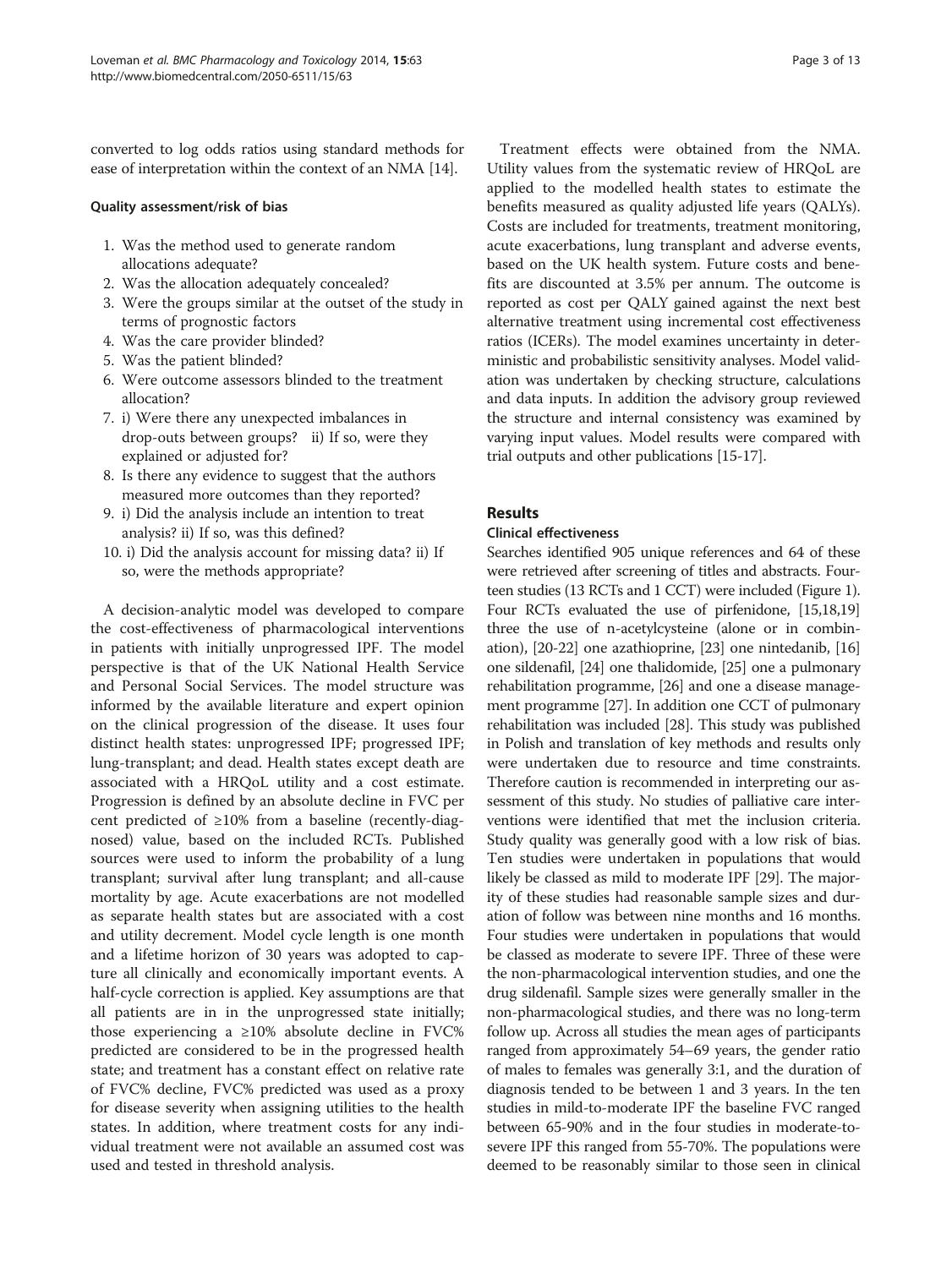<span id="page-3-0"></span>

practice by our advisory group. For further summary details see Table [1](#page-4-0).

Results for the clinical effectiveness of the five pharmacological interventions in patients with mild to moderate IPF were mixed. In clinical practice azathioprine is only used in restricted circumstances, in one RCT [[23\]](#page-12-0) azathioprine and prednisolone led to an improvement in survival compared with placebo and prednisolone when an age adjusted analysis was used. There was no effect on lung function. This trial had an unclear risk of bias, a small sample size, and it is uncertain whether all patients had a diagnosis of IPF based on current recommendations. Consequently, caution is recommended when interpreting results. Nintedanib 300 mg/day was more favourable than placebo on some FVC measures, acute exacerbations and mortality, however, the primary outcome of annual rate of decline in FVC was not statistically significant [[16](#page-12-0)]. Treatment with NAC was evaluated in three studies, [[20](#page-12-0)-[22](#page-12-0)] in combination with azathioprine and prednisolone in two (triple therapy) and in an inhaled format in one. Study results were mixed and establishing the stand-alone effect of NAC is difficult due to the differences between the three studies. There was no benefit from triple therapy on FVC compared to placebo in one trial, however, there was a

benefit on vital capacity (VC) when compared to azathioprine and prednisolone in another. The treatment effect of inhaled NAC was not statistically different from that of a control group ( $p = 0.05$ ). The study using inhaled NAC had an unclear risk of bias which should be considered when interpreting results. Four RCTs [[15,18,19\]](#page-12-0) evaluated the use of pirfenidone and meta-analysis shows that pirfenidone appears to demonstrate a significant effect on FVC when compared to placebo (SMD 0.24, 95% CI 0.06, 0.41,  $p =$ 0.008). This should be cautiously interpreted as the outcomes pooled were different, the timing of assessment varied (from 48 weeks to 72 weeks) and there was moderate statistical heterogeneity ( $I^2 = 45\%$ ). The effect of pirfenidone on secondary outcomes was more uncertain. Thalidomide was assessed in those with cough in a small crossover RCT [[25\]](#page-12-0). HRQoL outcomes related to cough were improved with thalidomide compared to placebo. There is no evidence relating to any subgroups in any of the published studies.

One study [[24\]](#page-12-0) assessed sildenafil for those with moderate to severe IPF. No statistically significant benefit of sildenafil was seen on the primary outcome, a 20% improvement on the six minute walk test. Results on secondary outcomes were mixed with some favourable to sildenafil but others being not statistically significant.

Adverse events were generally mild to moderate and reasonably well balanced between the treatments and controls with the exception of thalidomide which led to a greater proportion of people experiencing at least one adverse event (77%) than the placebo treated participants (22%) [\[25](#page-12-0)]. Severe adverse events appeared to be more common in one study in those treated with triple therapy [[21\]](#page-12-0).

Ten studies of pharmacological interventions were included in NMA; the resulting evidence network is shown in Figure [2](#page-8-0). Thalidomide was excluded as the focus of treatment is not on lung function. Inhaled NAC was considered separately from triple therapy owing to its different method of administration. Both direct and indirect evidence was used to assess the treatment effect compared to placebo. Only the fixed effect results for nintedanib and pirfenidone were statistically significant, odds ratios for reducing the rate of decline in FVC compared to placebo are shown in (Table [2](#page-8-0)). The random effects model did not demonstrate a better fit than the fixed effect model and there was no evidence of inconsistency within the evidence network. A head-to-head comparison of nintedanib versus pirfenidone suggested a trend favouring nintedanib, but this was not statistically significant and should be cautiously interpreted in the light of the various differences between the studies (Table [2](#page-8-0)). Further trial evidence could be used to test this further.

Three non-pharmacological intervention studies compared a pulmonary rehabilitation programme or disease management programme to control interventions in moderate-to-severe IPF. Results from the two pulmonary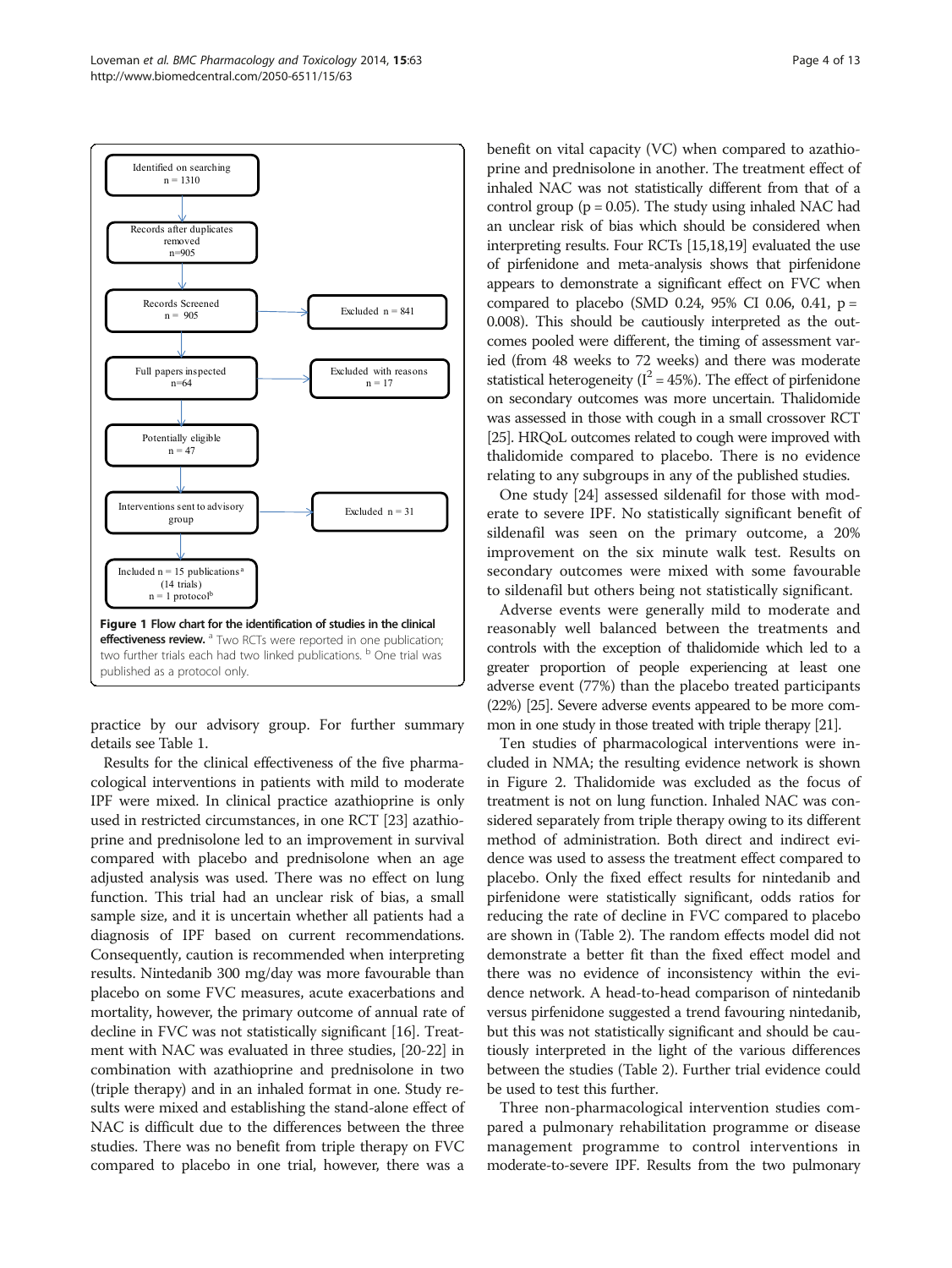#### <span id="page-4-0"></span>Table 1 Study characteristics of included interventions

| Study and intervention<br>details                                        | <b>Baseline characteristics Outcomes</b> |                                                                                                                                                       | <b>Risk of bias</b><br>(selection bias) |
|--------------------------------------------------------------------------|------------------------------------------|-------------------------------------------------------------------------------------------------------------------------------------------------------|-----------------------------------------|
| Pharmacological agents                                                   |                                          |                                                                                                                                                       |                                         |
| Azathioprine                                                             |                                          |                                                                                                                                                       |                                         |
| Raghu et al. 1991 [21]                                                   | Mean Age: 56 years                       | Primary outcomes: not stated                                                                                                                          | Unclear risk                            |
| Country: USA                                                             | M/F%: 55/45                              | as primary or secondary:<br>measurable change in lung                                                                                                 |                                         |
| Design: RCT                                                              | Time since diagnosis: 2 years            | function (FVC, DLCO, P[A-a]O2)                                                                                                                        |                                         |
| Number of centres: 2                                                     | FVC: 67%                                 | at 12 months; survival                                                                                                                                |                                         |
| Funding: Grant from Virginia Mason ResearchCentre,<br>Seattle, USA       |                                          | Length of follow-up: 12 months                                                                                                                        |                                         |
| Interventions:                                                           |                                          |                                                                                                                                                       |                                         |
| 1. Prednisone and placebo, $n = 13$                                      |                                          |                                                                                                                                                       |                                         |
| 2. Prednisone and azathioprine, $n = 14$                                 |                                          |                                                                                                                                                       |                                         |
| Duration of treatment: 12 months                                         |                                          |                                                                                                                                                       |                                         |
| <b>BIBF-1120</b>                                                         |                                          |                                                                                                                                                       |                                         |
| Richeldi et al. 2011 [22]                                                | Mean Age: 65 years                       | Primary outcomes: annual rate of<br>decline in FVC                                                                                                    | Low risk                                |
| Country: 25 countries including Italy, Mexico,                           | M/F%: 75/25                              |                                                                                                                                                       |                                         |
| Germany, USA, Korea, UK, France.                                         |                                          | Time since diagnosis: 1.2 Secondary outcomes: % predicted                                                                                             |                                         |
| Design: RCT (dose finding phase II study)                                | years                                    | FVC; DLCO; SpO2; TLC; 6MWT,<br>SGRQ, decrease in FVC of more                                                                                          |                                         |
| Number of centres: 92                                                    | <b>FVC: 80%</b>                          | than 10% or more than 200 ml; SpO2<br>decrease of more than 4%; acute<br>exacerbations; survival; death from<br>a respiratory cause; adverse events   |                                         |
| Funding: supported by Boehringer Ingelheim                               |                                          |                                                                                                                                                       |                                         |
| Interventions:                                                           |                                          |                                                                                                                                                       |                                         |
| 1. BIBF 1120 50 mg/day, n = 86                                           |                                          |                                                                                                                                                       |                                         |
| 2. BIBF 1120 50 mg twice per day (100 mg/day), n = 86                    |                                          | Length of follow-up: 54 weeks                                                                                                                         |                                         |
| 3. BIBF 1120 100 mg twice per day (200 mg/day), n = 86                   |                                          |                                                                                                                                                       |                                         |
| 4. BIBF 1120 150 mg twice per day (300 mg/day), n = 85                   |                                          |                                                                                                                                                       |                                         |
| 5. Placebo, $n = 85$                                                     |                                          |                                                                                                                                                       |                                         |
| Duration of treatment: 52 weeks                                          |                                          |                                                                                                                                                       |                                         |
| N-Acetylcysteine (alone or in combination)                               |                                          |                                                                                                                                                       |                                         |
| Demedts et al. 2005 [18]                                                 | Mean Age: 63 years                       | Primary outcomes: absolute changes<br>in VC and DLCO at 12 months                                                                                     | Low risk                                |
| Country: Belgium, France, Germany, Italy, Spain,<br>the Netherlands      | M/F%: 72/28                              |                                                                                                                                                       |                                         |
| Design: RCT                                                              | Time since diagnosis:<br>1.6 years       | Secondary outcomes: % predicted VC, %<br>predicted DLCO, alveolar volume                                                                              |                                         |
| Number of centres: 36                                                    | FVC: 66%                                 | change and % predicted, CRP score,<br>dyspnoea score, maximum exercise<br>indexes, HRCT outcomes, SGRQ, adverse<br>events, withdrawals, and mortality |                                         |
| Funding: sponsored by the Zambon group                                   |                                          |                                                                                                                                                       |                                         |
| Interventions:                                                           |                                          |                                                                                                                                                       |                                         |
| 1. N-acetylcysteine, prednisolone, azathioprine, n = 92<br>(80 analysed) |                                          |                                                                                                                                                       |                                         |
| 2. Placebo, prednisolone, azathioprine, $n = 90$ (75 analysed)           |                                          | Length of follow-up: 12 months                                                                                                                        |                                         |
| Duration of treatment: not stated, assume 12 months.                     |                                          |                                                                                                                                                       |                                         |
| Raghu et al., (IPFCRN) 2012 [19]                                         | Mean Age: 68 years                       | Primary outcomes: change in<br>FVC at 60 weeks                                                                                                        | Low risk                                |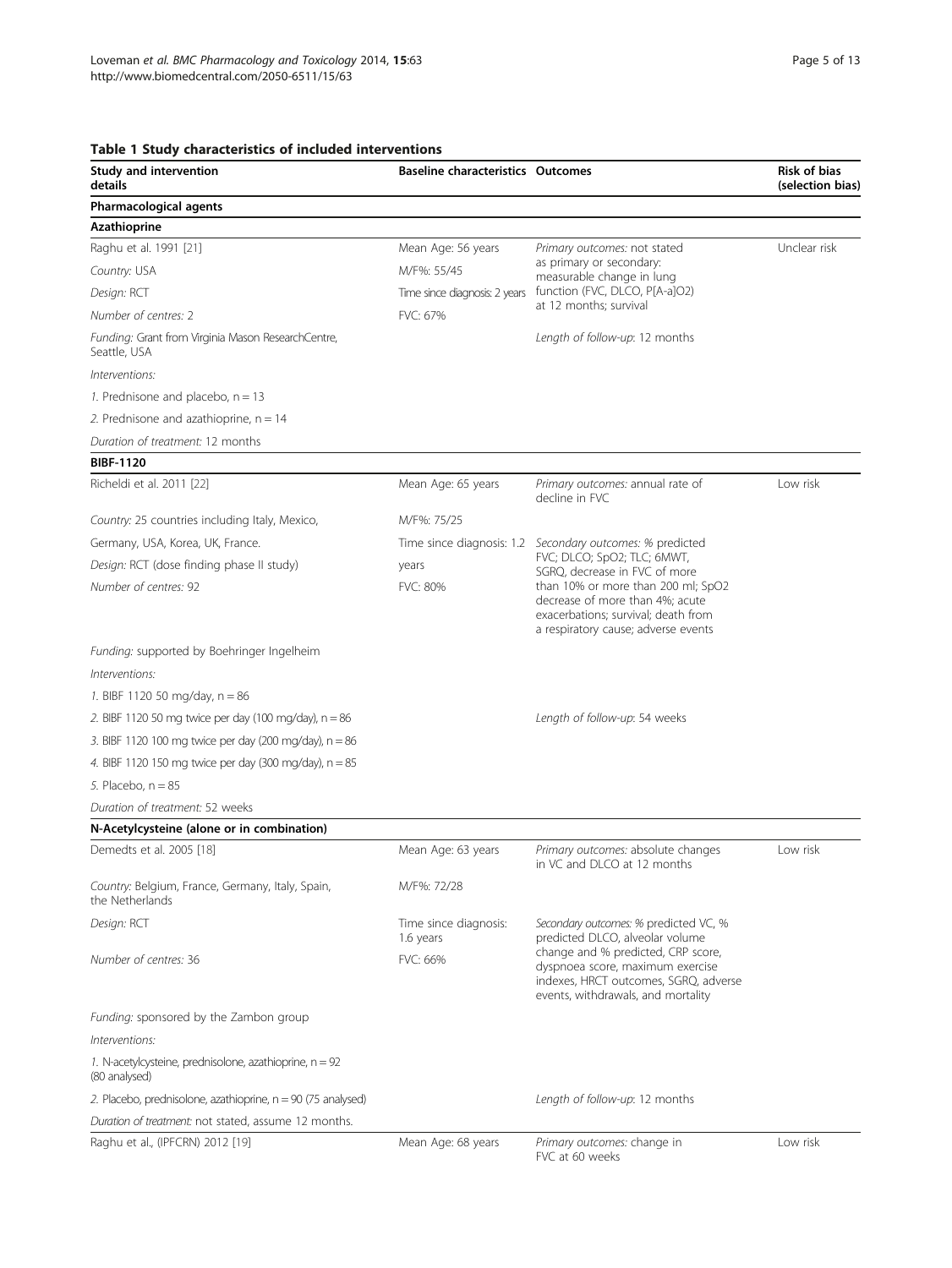### Table 1 Study characteristics of included interventions (Continued)

| Country: USA                                                                                                         | M/F%: 75/25                      |                                                                                                                               |              |  |
|----------------------------------------------------------------------------------------------------------------------|----------------------------------|-------------------------------------------------------------------------------------------------------------------------------|--------------|--|
| Design: RCT (PANTHER study)                                                                                          | Time since diagnosis: 1 year     |                                                                                                                               |              |  |
| Number of centres: 25                                                                                                | FVC: 71%                         | time until death, frequency of acute<br>exacerbation, frequency of maintained                                                 |              |  |
| Funding: grants from the NHLBI; the Cowlin Family fund.<br>NAC and placebo donated by Zambon                         |                                  | FVC response, time to disease progression,<br>clinical and physiological measures including:                                  |              |  |
| Interventions:                                                                                                       |                                  | DLCO, 6MWT, CPI, UCSD SBQ, SGRQ,<br>SF-36, EQ-5D. Adverse events.                                                             |              |  |
| 1. N-acetylcysteine and placebo (data not presented<br>in article as 'ongoing' data collection), $n = 81$            |                                  |                                                                                                                               |              |  |
| 2. N-acetylcysteine/prednisolone/azathioprine, n = 77                                                                |                                  | Length of follow-up: 60 weeks in the                                                                                          |              |  |
| 3. Placebo, $n = 78$                                                                                                 |                                  | planned analysis. The study was stopped<br>early. The mean follow-up was 32 weeks.                                            |              |  |
| Duration of treatment: up to 60 weeks                                                                                |                                  |                                                                                                                               |              |  |
| Homma et al. 2012 [20]                                                                                               | Mean Age: 68 years               | Primary outcomes: absolute change                                                                                             | Unclear risk |  |
| Country: Japan                                                                                                       | M/F%: 76/24                      | in FVC at 48 weeks                                                                                                            |              |  |
| Design: RCT                                                                                                          | Time since diagnosis:<br>3 years |                                                                                                                               |              |  |
| Number of centres: 27                                                                                                | FVC: 89%                         | Secondary outcomes: changes in lowest                                                                                         |              |  |
| Funding: grant from Ministry of Health, Labour and<br>Welfare                                                        |                                  | aterial O2 saturation, 6MWT distance,<br>PFT parameters (VC, % predicted VC,<br>TLC, % predicted TLC, DLCO, predicted         |              |  |
| Interventions:                                                                                                       |                                  | DLCO), serum markers of pneumocyte                                                                                            |              |  |
| 1. N-acetylcysteine inhaled, $n = 51$ (38 analysed)                                                                  |                                  | injury; disease progression as determined<br>by HRCT; subjective changes in symptoms                                          |              |  |
| 2. Control, n = 49 (38 analysed) Duration of treatment:<br>48 weeks                                                  |                                  | such as dyspnoea, adverse events.                                                                                             |              |  |
|                                                                                                                      |                                  | Length of follow-up: 48 weeks                                                                                                 |              |  |
| Pirfenidone                                                                                                          |                                  |                                                                                                                               |              |  |
| Noble et al., 2011 [15]                                                                                              | Mean Age: 67 years               | Primary outcomes: change in per<br>cent predicted FVC                                                                         | Low risk     |  |
| Capacity study 006                                                                                                   | M/F%: 72/28                      |                                                                                                                               |              |  |
| Country: Australia, Belgium, Canada, France, Germany,<br>Ireland, Italy, Mexico, Poland, Spain, Switzerland, UK, USA | Time since diagnosis: $\leq$ 1   |                                                                                                                               |              |  |
|                                                                                                                      | year: 59%<br>FVC: 74%            | Secondary outcomes: categorical FVC<br>(5-point scale), progression-free survival,<br>worsening IPF, dyspnoea, 6MWT distance, |              |  |
| Design: RCT                                                                                                          |                                  | worst peripheral oxygen saturation (SpO2)                                                                                     |              |  |
| Number of centres: 110 centres                                                                                       |                                  | during the 6MWT, per cent predicted DLco,<br>fibrosis, mortality.                                                             |              |  |
| Funding: InterMune                                                                                                   |                                  |                                                                                                                               |              |  |
| Interventions:                                                                                                       |                                  |                                                                                                                               |              |  |
| 1. Pirfenidone 2403 mg/day, $n = 171$                                                                                |                                  | Length of follow-up: 72 weeks from                                                                                            |              |  |
| 2. Placebo, $n = 173$                                                                                                |                                  | the date the last patient was enrolled.                                                                                       |              |  |
| Duration of treatment: 72 weeks                                                                                      |                                  |                                                                                                                               |              |  |
| Noble et al., 2011 [15]                                                                                              | Mean Age: 66 years               | Primary outcomes: change in per cent                                                                                          | Low risk     |  |
| Capacity study 004                                                                                                   | M/F%: 71/29                      | predicted FVC                                                                                                                 |              |  |
| Country: Australia, Belgium, Canada, France, Germany, Ireland,                                                       | Time since diagnosis: $\leq$ 1   |                                                                                                                               |              |  |
| Italy, Mexico, Poland, Spain, Switzerland, UK, USA                                                                   | year: 48%                        | Secondary outcomes: categorical FVC                                                                                           |              |  |
|                                                                                                                      | FVC: 75%                         | (5-point scale), progression-free survival,<br>worsening IPF, dyspnoea, 6MWT distance,                                        |              |  |
| Design: RCT                                                                                                          |                                  | worst peripheral oxygen saturation (SpO2)                                                                                     |              |  |
| Number of centres: 110 centres                                                                                       |                                  | during the 6MWT, per cent predicted<br>DLco, mortality.                                                                       |              |  |
| Funding: InterMune                                                                                                   |                                  |                                                                                                                               |              |  |
| Interventions:                                                                                                       |                                  |                                                                                                                               |              |  |
| 1. Pirfenidone 2403 mg/day, $n = 174$                                                                                |                                  | Length of follow-up: 72 weeks from the                                                                                        |              |  |
| 2. Pirfenidone 1197 mg/day, $n = 87$                                                                                 |                                  | date thelast patient was enrolled                                                                                             |              |  |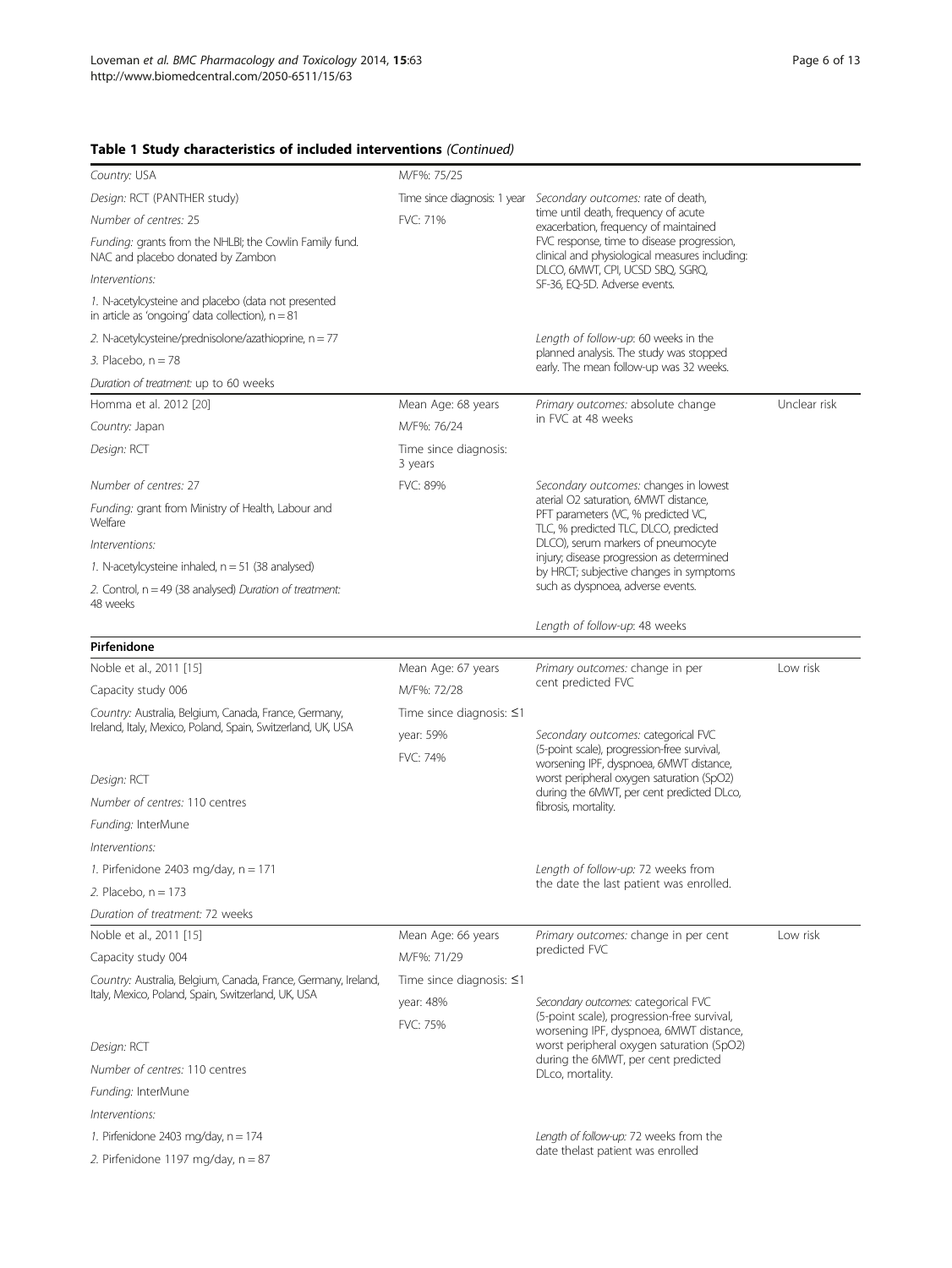### Table 1 Study characteristics of included interventions (Continued)

| 3. Placebo, $n = 174$                                                         |                               |                                                                                                                         |              |
|-------------------------------------------------------------------------------|-------------------------------|-------------------------------------------------------------------------------------------------------------------------|--------------|
| Duration of treatment: 72 weeks                                               |                               |                                                                                                                         |              |
| Taniquchi et al., 2010 [16]<br>Mean Age: 65 years                             |                               | Primary outcomes: change in vital capacity                                                                              | Unclear risk |
| Country: Japan                                                                | M/F%: 78/22                   | to week 52                                                                                                              |              |
| Design: RCT                                                                   | Time since diagnosis: <1      |                                                                                                                         |              |
| Number of centres: 73                                                         | year: 37%                     | Secondary outcomes: Progression-free                                                                                    |              |
| Funding: public sector grants. Drug and placebo<br>from Shionogi & Co, Ltd.   | FVC: 78%                      | survival time, change in lowest SpO2<br>during the 6MET. Pa, O2, PA-a, O2, TLC<br>and DLCO, acute exacerbation, markers |              |
| 1. Pirfenidone 1800 mg/day, $n = 108$                                         |                               | of interstitial pneumonias, symptoms.                                                                                   |              |
| 2. Pirfenidone 1200 mg/day, $n = 55$                                          |                               |                                                                                                                         |              |
| 3. Placebo, $n = 104$                                                         |                               | Length of follow-up: 52 weeks                                                                                           |              |
| Duration of treatment: 52 weeks                                               |                               |                                                                                                                         |              |
| Azuma et al., 2005 [17]                                                       | Mean Age: 64 years            | Primary outcomes: change in the lowest                                                                                  | Unclear risk |
| Country: Japan                                                                | M/F%: 90/10                   | SpO2 during the 6MET                                                                                                    |              |
| Design: RCT                                                                   | Time since diagnosis: <1      |                                                                                                                         |              |
| Number of centres: 25                                                         | year: 22%                     | Secondary outcomes: resting PFTs while                                                                                  |              |
| Funding: Shionogi & co, Ltd                                                   | FVC: 80%                      | breathing air (VC, TLC, DLCO PaO2),<br>disease progression by HRCT patterns,                                            |              |
| Interventions:                                                                |                               | acute exacerbation, serum markers of                                                                                    |              |
| 1. Pirfenidone 1800 mg/day, $n = 73$                                          |                               | pneumocyte damage, QoL                                                                                                  |              |
| 2. Placebo, $n = 36$                                                          |                               |                                                                                                                         |              |
| Duration of treatment: 9 months                                               |                               |                                                                                                                         |              |
|                                                                               |                               | Length of follow-up: minimum of 9 months                                                                                |              |
| <b>Thalidomide</b>                                                            |                               |                                                                                                                         |              |
| Horton et al., 2012 [24]                                                      | Mean Age: 68 years            | Primary outcomes: cough-specific quality                                                                                | Low risk     |
| Country: USA                                                                  | of life (CQLQ)<br>M/F%: 78/22 |                                                                                                                         |              |
| Design: randomised cross-over trial                                           | Time since diagnosis: 1.7     |                                                                                                                         |              |
| Number of centres: one<br>years                                               |                               | Secondary outcomes: cough, respiratory                                                                                  |              |
| Funding: Celgene Corporation                                                  | FVC: 70%                      | quality of life.                                                                                                        |              |
| Interventions:                                                                |                               |                                                                                                                         |              |
| 1. Thalidomide, $n = 23$                                                      |                               | Method of assessing outcome: Cough-specific                                                                             |              |
| 2. Placebo, $n = 23$                                                          |                               | quality of life measured by CQLQ. Cough<br>measured by 10 cm VAS. Respiratory quality                                   |              |
| Duration of treatment: 12 weeks each treatment with a                         |                               | of life measured by SGRQ.                                                                                               |              |
| 2 week washout period between treatments.                                     |                               |                                                                                                                         |              |
|                                                                               |                               | Length of follow-up: 12 weeks.                                                                                          |              |
| Sildenafil (severe IPF)                                                       |                               |                                                                                                                         |              |
| Zisman and colleagues IPFCRN, 2010 [23]                                       | Mean Age: 69 years            | Primary outcomes: presence or absence<br>of an improvement of at least 20% in the                                       | Unclear risk |
| Country: USA                                                                  | M/F%: 84/16                   | 6MWT distance at 12 weeks.                                                                                              |              |
| Design: RCT                                                                   | Time since diagnosis: 1.9     |                                                                                                                         |              |
| Number of centres: 14                                                         | years                         |                                                                                                                         |              |
| Funding: NHLBI; the Cowlin Fund (Chicago Community trust);<br>Pfizer; Masimo. | FVC: 57%                      | Secondary outcomes: changes in the 6MWT<br>distance, degree of dyspnoea, quality of life,                               |              |
| 1. Sildenafil. $n = 89$                                                       |                               | FVC, DLCO, arterial partial pressure of oxygen<br>and arterial oxygen saturation, and the                               |              |
| 2. Placebo, $n = 91$                                                          |                               | alveolar-arterial oxygen gradient while<br>breathing ambient air, adverse events,                                       |              |
| Duration of treatment: 12 weeks.                                              |                               | hospitalisations, death.                                                                                                |              |
|                                                                               |                               | Length of follow-up: 12 weeks                                                                                           |              |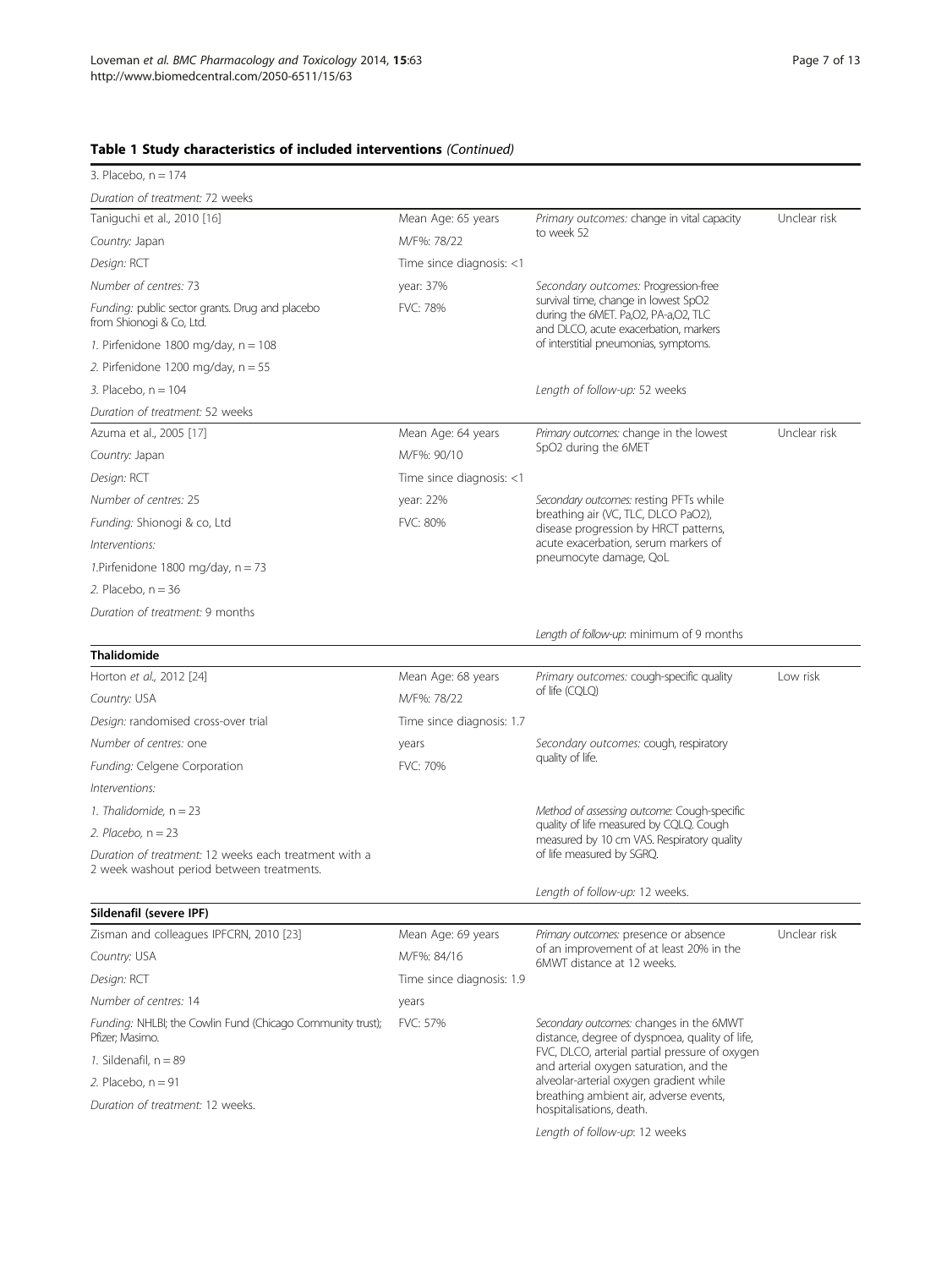|  | Table 1 Study characteristics of included interventions (Continued) |  |  |  |
|--|---------------------------------------------------------------------|--|--|--|
|--|---------------------------------------------------------------------|--|--|--|

| Non-pharmacological interventions                                                    |                          |                                                                                                 |              |
|--------------------------------------------------------------------------------------|--------------------------|-------------------------------------------------------------------------------------------------|--------------|
| Disease management programme/Pulmonary Rehabilitation                                |                          |                                                                                                 |              |
| Lindell et al. 2010 [26]                                                             | Mean Age: 66 years       | Primary outcomes: Not specified as primary                                                      | Unclear risk |
| Country: USA                                                                         | M/F%: 76/24              | or secondary outcomes. Dyspnoea (UCSDSBQ);<br>Anxiety (BAI); Depression (BDI-II); Stress (PSS); |              |
| Design: RCT                                                                          | Time since diagnosis: NR | QoL (SF-36)                                                                                     |              |
| Number of centres: one                                                               | FVC: >55: 70%            |                                                                                                 |              |
| Funding: Fairbanks-Horix Foundation                                                  |                          |                                                                                                 |              |
| Interventions:                                                                       |                          | Length of follow-up: Unclear                                                                    |              |
| 1. Program to Reduce IPF Symptoms and Improve<br>Management (PRISIM), $n = 10$ pairs |                          |                                                                                                 |              |
| 2. Usual care, $n = 11$ pairs                                                        |                          |                                                                                                 |              |
| Duration of treatment: 6 weeks                                                       |                          |                                                                                                 |              |
| Jastrzebski et al. 2008 [27]                                                         | Mean Age: 56 years       | Primary outcomes: not specified as primary                                                      | High risk    |
| Country: Poland                                                                      | M/F%: 64/36              | or secondary. Dyspnoea (oxygen cost diagram,<br>baseline dyspnoea index). QoL (SF-36), 6MWT     |              |
| Design: CCT                                                                          | Time since diagnosis: >2 | (distance, dyspnoea in Borg's scale), maximal                                                   |              |
| Number of centres: one                                                               | years                    | inspiratory pressure, lung function tests<br>(IC, TLC, VC, FEV1, DLCOSB, DLCO/VA).              |              |
| Funding: not translated                                                              | FVC: 68%                 |                                                                                                 |              |
| Interventions:                                                                       |                          |                                                                                                 |              |
| 1. Inspiratory muscle training, $n = 16$                                             |                          |                                                                                                 |              |
| 2. Control, $n = 14$                                                                 |                          | Length of follow-up: 12 weeks                                                                   |              |
| Duration of treatment: 12 weeks (two six week cycles)                                |                          |                                                                                                 |              |
| Nishiyama et al. 2008 [25]                                                           | Mean Age: 66 years       | Primary outcomes: not specified as                                                              | Unclear risk |
| Country: Japan                                                                       | M/F%: 76/24              | primary or secondary. Pulmonary<br>function tests (FVC, FEV1, TLC, PaO2,PaCO2,)                 |              |
| Design: RCT                                                                          | Time since diagnosis: NR | DLCO, 6MWT; BDI; SGRQ                                                                           |              |
| Number of centres: one                                                               | FVC: 67%                 |                                                                                                 |              |
| Funding: Japanese ministry of health, labor and welfare                              |                          | Length of follow-up: 10 weeks after the start                                                   |              |
| Interventions:                                                                       |                          | of the programme.                                                                               |              |
| 1. Pulmonary rehabilitation programme (PRP),<br>$n = 15$ (13 analysed)               |                          |                                                                                                 |              |
| 2. Control, $n = 15$                                                                 |                          |                                                                                                 |              |
| Duration of treatment: 10 week programme.                                            |                          |                                                                                                 |              |

rehabilitation studies were inconclusive; some outcomes were favourable to pulmonary rehabilitation but not others. The risk of bias was uncertain and endpoints were only assessed immediately after the interventions finished. Limited evidence of the effectiveness of a disease management programme was demonstrated. This study had an uncertain risk of bias and follow-up was immediate.

#### Cost effectiveness and HRQoL systematic reviews

One economic evaluation was identified, which examined a testing strategy prior to treatment with triple therapy but did not examine the cost-effectiveness of treatment. The systematic review of HRQoL included 23 studies that examined HRQoL using either a generic preference-based tool (EuroQol five dimensions [EQ-5D], Short Form-36 [SF-36]) or a disease specific instrument (SGRQ) that

could be mapped to utility for the economic model. Results varied between the studies, given the different populations under study and the different measures and time points of measurement, however, results generally showed that IPF has an adverse effect on HRQoL which increases with severity.

#### Cost-effectiveness of pharmacological treatments for IPF

The baseline risk of disease progression in the unprogressed state was taken from two of the pirfenidone trials included in the systematic review of clinical effectiveness [[15](#page-12-0)] as the population most closely met the model definition of unprogressed IPF and the RCTs had large sample sizes. The probabilities of progression free survival were obtained from the Kaplan Meier survival curve published for the pooled placebo population of two RCTs [[15](#page-12-0)].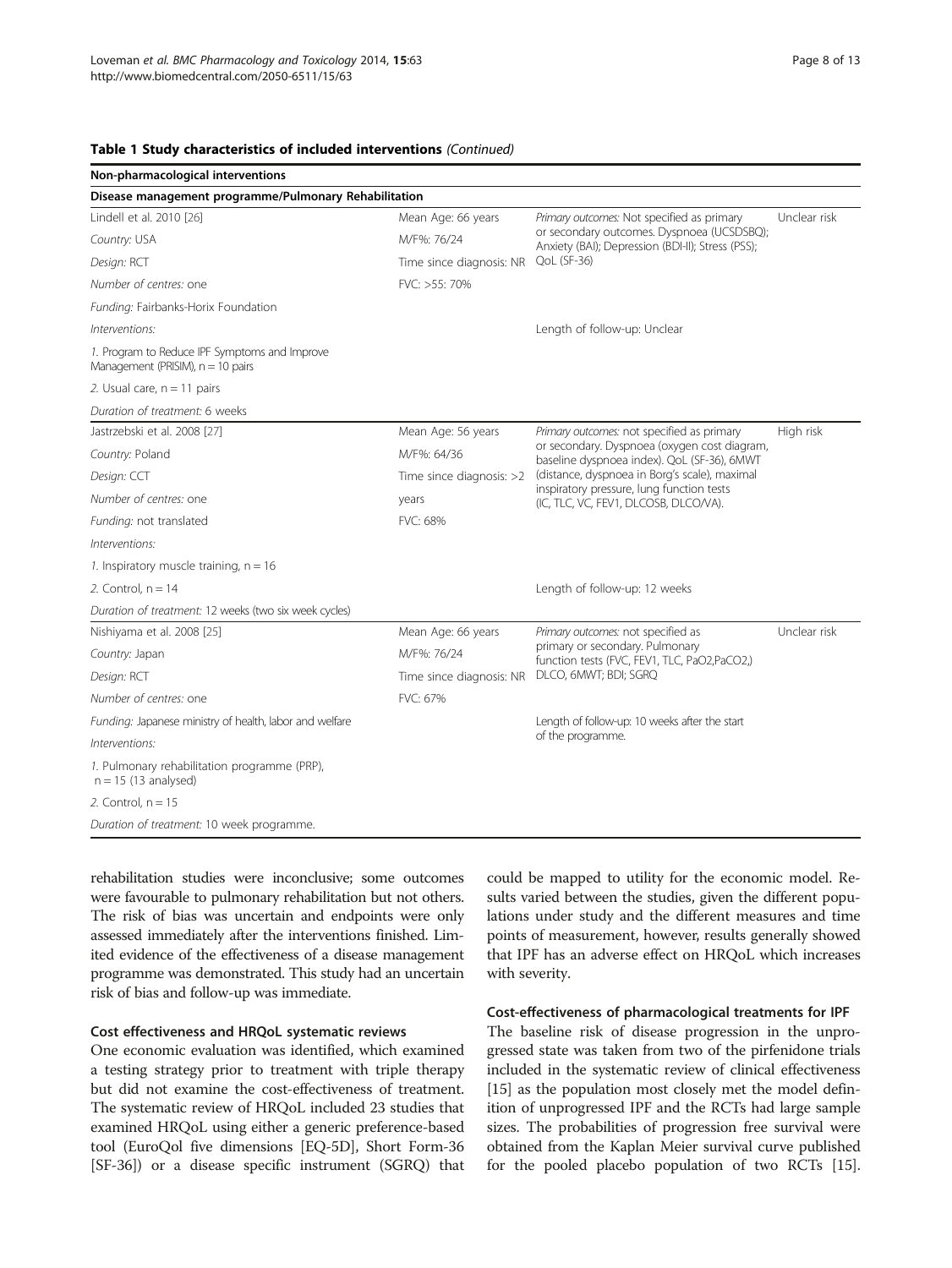<span id="page-8-0"></span>

Parametric survival curves were fitted to this curve in Stata using maximum likelihood estimation in order to extrapolate beyond the 72 weeks follow-up. Exponential, Weibull, loglogistic, lognormal and Gompertz parametric models were examined. Goodness of fit was assessed using the Akaike Information Criterion (AIC). The Weibull model was selected because of the balance of good fit (AIC) and face validity (comparison of predicted survival with known survival in IPF). In the progressed state the monthly probability of death was taken from the overall survival curve in a recent study reporting survival for those experiencing a 10% or greater decline in FVC [[30](#page-12-0)].

This study was an observational study but followed a larger sample than other published studies that differentiate survival by FVC decline and was deemed the most appropriate for the evaluation. Five parametric survival curves were fitted using the distributions noted above. The exponential distribution was selected (using AIC and face validity) to extrapolate beyond the five years of observed data.Probabilities of acute exacerbations in both unprogressed and progressed health states, and probabilities of lung transplant and survival from lung transplant, were taken from published sources.

HRQoL utility values were applied to each of the alive health states. These were not differentiated by treatment; the impact of treatment on utility was assumed to occur because of delay to disease progression which the model accounts for. The HRQoL values used for the unprogressed and progressed IPF health states were taken from EQ-5D values reported in two trials included in the systematic reviews of clinical effectiveness and HRQoL [[21,24](#page-12-0)]. These trials were conducted by the same clinical network and it is likely that the estimates of EQ-5D are consistent and can therefore be contrasted in our economic model. The utility values applied in the model can be seen in Table [3](#page-9-0). Utility associated with lung transplant is taken from a UK-based study [[31](#page-12-0)] which assessed HRQoL using the EQ-5D. We weighted the utility to account for a greater proportion of single lung transplants in the IPF population than the proportion seen in the study, based on clinical opinion. Utility data for acute exacerbations were not identified in the literature and therefore a utility decrement was applied that was in line with decrements seen in those with asthma and chronic obstructive pulmonary disease (Table [3](#page-9-0)). Sensitivity analyses were used to test these utility decrements.

Five types of cost are considered in the economic model. The costs associated with each treatment were made up of the costs of the drug and the monitoring costs associated with the treatment. Dose information and unit costs were taken from published sources where available [\[32,33\]](#page-12-0). Unit

|                            |                         |                             | Log odds ratios |         |         | Odds ratios |      |         |
|----------------------------|-------------------------|-----------------------------|-----------------|---------|---------|-------------|------|---------|
| Comparator (vs. placebo)   | N studies               | <b>Total N participants</b> | Mean            |         | 95% Crl | Mean        |      | 95% Crl |
| Azathioprine               |                         | 19                          | 0.44            | $-0.30$ | 1.19    | 1.56        | 0.74 | 3.29    |
| Nintedanib                 |                         | 170                         | $-0.97$         | $-1.52$ | $-0.41$ | 0.38        | 0.22 | 0.66    |
| NAC triple therapy         | 2                       | 294                         | $-0.06$         | $-0.60$ | 0.48    | 0.94        | 0.55 | 1.62    |
| Inhaled NAC                |                         | 76                          | $-0.42$         | $-1.24$ | 0.40    | 0.66        | 0.29 | 1.49    |
| Pirfenidone                | 4                       | 1006                        | $-0.39$         | $-0.62$ | $-0.16$ | 0.68        | 0.54 | 0.85    |
| Sildenafil                 |                         | 180                         | $-0.12$         | $-0.65$ | 0.41    | 0.89        | 0.52 | 1.51    |
|                            | Head-to-head comparison |                             |                 |         |         |             |      |         |
| Nintedanib vs. Pirfenidone | $-0.58$                 |                             |                 | $-1.18$ | 0.03    | 0.56        | 0.31 | 1.03    |

Table 2 NMA Fixed effects results, SMDs converted to log odds ratios for slowing the decline in FVC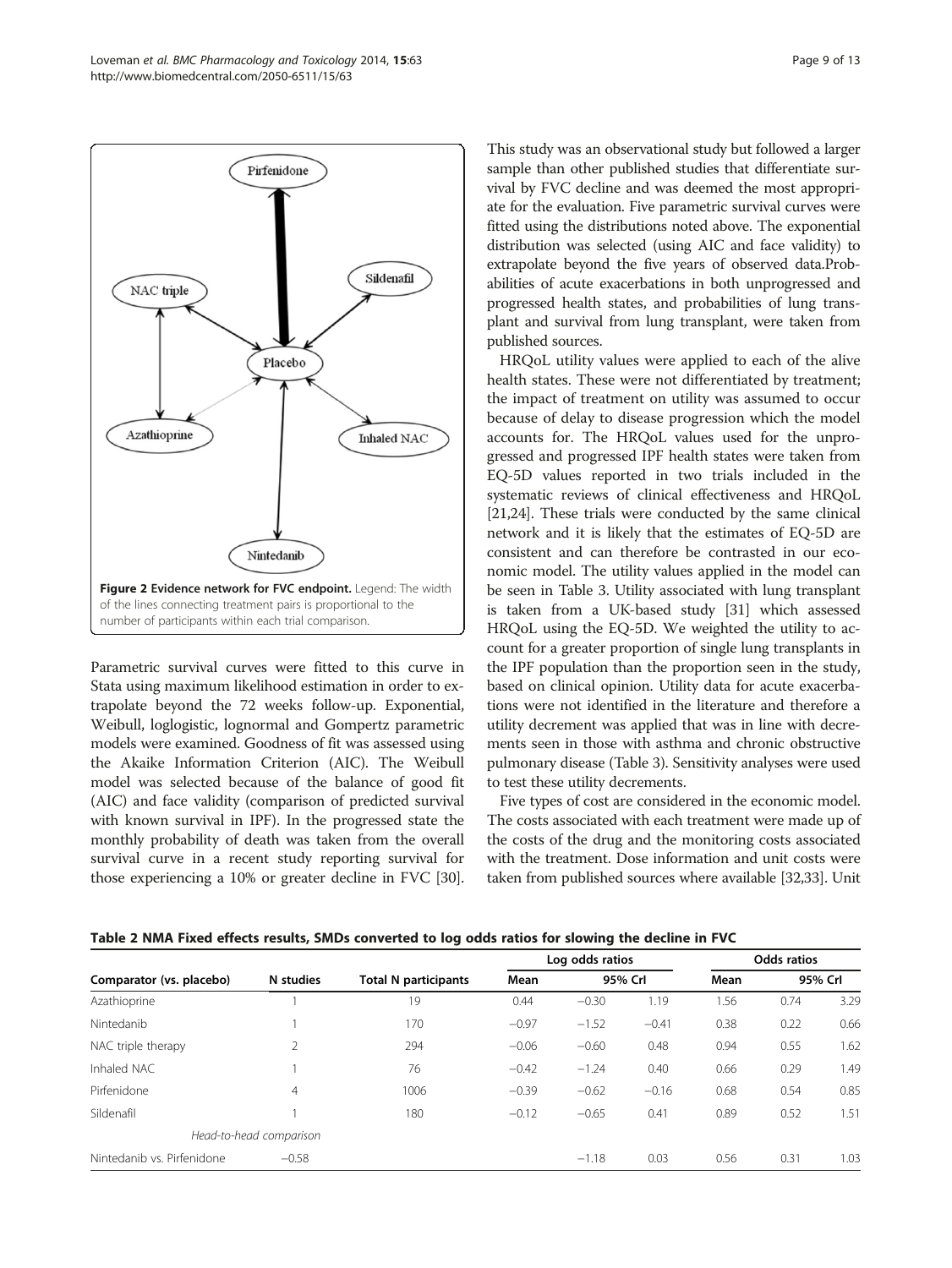<span id="page-9-0"></span>Table 3 EQ-5D utility values by model health state

| Model health state                                    | EQ-5D (SD)           |
|-------------------------------------------------------|----------------------|
| Unprogressed IPF (corresponds with an FVC $\sim$ 72%) | 0.80(0.20)           |
| Progressed IPF (corresponds with an FVC $\sim$ 59%)   | 0.74(0.19)           |
| Lung transplant                                       |                      |
| 0-6 months after transplant                           | 0.71(0.38)           |
| 7-18 months after transplant                          | 0.72(0.31)           |
| 19-36 months after transplant                         | 0.70(0.33)           |
| >36 months after transplant                           | 0.68(0.38)           |
| Acute exacerbation decrement                          | 0.20 (not available) |

costs and data sources were unavailable for nintedanib and an assumed cost was used which was also subject to full sensitivity analysis. Hospital admission costs arising from acute exacerbations were estimated from NHS reference costs for all treatments as no treatment-specific acute exacerbation costs were available (£1361.04) [\[34\]](#page-12-0). Ongoing non-pharmacological treatment costs for management of the condition were included and covered annual home oxygen costs (£824.30) and the costs of long-term oxygen monitoring (£173.94) for the progressed IPF state. The costs associated with lung transplant were calculated using NHS reference costs [\[34\]](#page-12-0) excluding outpatient procedures (£35,468.61). Costs of adverse events were attributed to the pharmacological interventions. Based on the incidence of serious adverse events seen in the trials included in the systematic review of clinical effectiveness, costs were applied for each event per patient in the first cycle of the model [\[34](#page-12-0)].

The model base-case results show increased survival for five of the treatments compared with BSC, at increased cost (see Table 4). The combination of azathioprine and prednisolone is dominated by BSC (treatment is more costly and less effective than BSC). Triple therapy is associated with an ICER of £41,811 per QALY gained when compared to BSC. Inhaled NAC is associated with an ICER of £5,037 per QALY gained when compared to BSC. Sildenafil, pirfenidone and nintedanib are not cost-effective at a willingness to pay (WTP) threshold of £30,000/QALY when compared to BSC. Therefore only one treatment, inhaled NAC, is costeffective at a £30,000 WTP threshold, but its treatment effect is not statistically significant in the RCT, a small study with undetermined risk of bias.

Deterministic and probabilistic sensitivity analyses tested uncertainty in model parameter values, including costs and probabilities of acute exacerbation and lung transplant. Treatment effects and utilities were also varied in sensitivity analyses. The parameters were varied between the  $2.5<sup>th</sup>$  and 97.5<sup>th</sup> percentiles of the mean value and analyses found that results were generally robust but were particularly sensitive to changes in the value of the treatment effect parameters.

The monthly cost of nintedanib was assumed (£3,274). Results demonstrate that, given a WTP of £30,000 per QALY, nintedanib must cost less than £736 per month to be considered as the cost-effective treatment option compared to BSC and pirfenidone.

#### **Discussion**

We systematically reviewed evidence for the clinical effectiveness of six pharmacological interventions and two nonpharmacological interventions for IPF. Participants in most of these studies would likely be classed as having mild-tomoderate IPF and generally were similar to those seen in clinical practice. There was a range of treatments under investigation in these trials with only one treatment, pirfenidone, providing evidence from more than one trial that was suitable for a formal meta-analysis to be undertaken. The outcomes reported in these studies differed however, and therefore caution is required when considering the results of the meta-analysis and the narrative synthesis of each of the included studies. In a network meta-analysis of the pharmacological treatments only pirfenidone and nintedanib had a statistically significant treatment effect, reducing the rate of decline in FVC compared to placebo. One pharmacological treatment was excluded from the network meta-analysis as the focus of treatment was not on lung function but on the symptom cough. In this study thalidomide appeared to improve cough, and quality of life compared with a placebo treatment. Results of three studies investigating two non-pharmacological treatments show mixed results and it is therefore unclear how effective these interventions are. There are differences between the studies in terms of the interventions, the participants, and the outcomes reported together with study design issues (e.g. short follow-up) and uncertain risk of bias that may account for some of the results seen.

Evidence from systematic reviews of cost effectiveness and HRQoL identified one economic evaluation of limited relevance and 23 HRQoL studies. These latter studies varied in their populations and study methods but generally

| Table 4 Summary of base case results |  |
|--------------------------------------|--|
|--------------------------------------|--|

| <b>Treatment</b>               | Total<br>costs(f) | Total<br><b>OALYs</b> | <b>ICER vs. BSC</b><br>(£/QALY) | <b>ICER vs. next best</b><br>option (£/QALY) |
|--------------------------------|-------------------|-----------------------|---------------------------------|----------------------------------------------|
| <b>BSC</b>                     | 3.084             | 2.98                  |                                 |                                              |
| Azathioprine<br>& prednisolone | 4.313             | 2.66                  | Dominated                       | Dominated                                    |
| NAC triple<br>therapy          | 5.021             | 3.03                  | 41.811                          | <b>Fxtended</b><br>Dominance                 |
| Inhaled NAC                    | 5,029             | 3.37                  | 5,037                           | 5,037                                        |
| Sildenafil                     | 12.008            | 3.11                  | 68,116                          | Dominated                                    |
| Pirfenidone                    | 70.118            | 3.34                  | 190.146                         | Dominated                                    |
| Nintedanib                     | 139,613           | 4.01                  | 132,658                         | 209,246                                      |

NB: Nintedanib uses an assumed cost.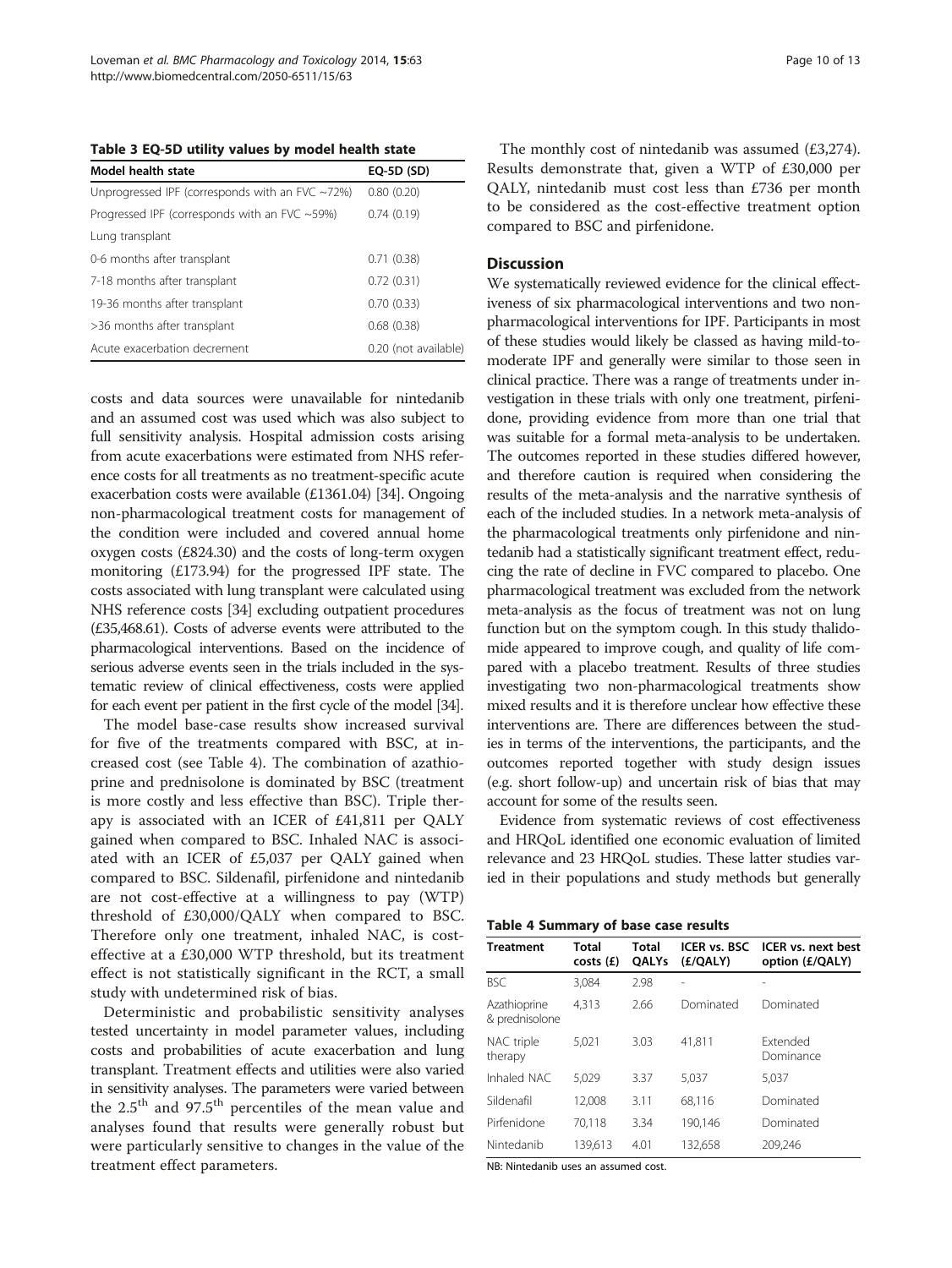showed that IPF has an adverse effect on HRQoL compared to population norms, and that HRQoL diminishes as IPF progresses. A new decision analytic health economic model was developed to assess the cost-effectiveness of six pharmacological treatments for IPF. Results show increased survival for five of the treatments compared with best supportive care, at increased cost. Only one treatment, inhaled NAC, is cost-effective at a WTP threshold of £30,000 but no statistically significant treatment effect was seen in the RCT or our NMA. Probabilistic sensitivity analysis showed that inhaled NAC has a 65% probability of being cost-effective if a decision threshold of £20,000 per QALY gained is used. Although pirfenidone and nintedanib achieve a statistically significant treatment effect in NMA they each have a probability of 0% of being cost-effective at a threshold of £30,000 per QALY. This is based on an assumed cost for nintedanib. A sensitivity analysis indicated that nintedanib must cost less than £736 per month to be considered cost-effective.

The past few years have seen an increasing interest in the management of IPF, with pharmacological companies evaluating a range of potential interventions, and a number of influential bodies producing guidelines. However, this systematic review demonstrates that at present there are few treatments which have any effect on surrogate outcomes which can be linked through evidence to patient related outcomes such as mortality. The findings of our research also suggest that under current willingness to pay thresholds only one treatment is likely to be cost effective, although, general recommendations cannot be made due to limitations in the evidence base. In terms of a cure it is considered that lung transplantation is the only intervention available which has curative intent. However, no evidence on lung transplant was eligible for inclusion in this evidence synthesis and so this could not be evaluated formally. There is also a scarcity of studies on interventions for symptom management and palliative care in IPF despite this being a recommended approach in recent clinical guidance [\[5\]](#page-11-0).

No previous systematic reviews have included all potentially relevant treatments for IPF, and there has only been limited economic evaluation previously. Our results are useful to clinicians and patients, and complement recent national guidance by NICE in the UK [[5\]](#page-11-0). In addition to standard synthesis we undertook a network meta-analysis to compare the pharmacological therapies to a common comparator. Our results show that only two treatments (nintedanib and pirfenidone) significantly slow the decline in FVC compared to placebo under a fixed effect model. However, with few studies it was not possible to fully explore heterogeneity within these data and the results should be cautiously interpreted. We also undertook an illustrative analysis comparing nintedanib with pirfenidone through an indirect comparison. While this showed a trend favouring nintedanib, it was not statistically significant and should be interpreted with caution until such time that a more complete analysis can be undertaken on more robust data. We identified a number of ongoing trials of potential relevance. Our evidence synthesis has highlighted the current evidence base in which these new trials can be contextualised once they report.

There were numerous differences between the studies included in this review. However we applied a rigorous approach to the inclusion, quality assessment and data synthesis of the studies (laid out in a research protocol), to ensure that our work was as unbiased as possible. Our research was guided by an advisory group from its initiation, in particular to ensure that the interventions included were appropriate to current or future management in the NHS. We ensured that only the highest quality studies were included to limit uncertainty in the results.

Our study has several limitations. The meta-analysis and NMA used the standardised mean difference to express findings from studies on a common scale. In this case we combined mean change in FVC% predicted with absolute change in FVC, albeit the former is adjusted for certain baseline characteristics, and this should be considered when interpreting the results. Many of the included studies compared treatments to placebo. Few direct comparisons were identified and results of an indirect comparison via the NMA approach are presented. However there are known limitations to the use of indirect comparisons which should also be considered in interpreting our findings [[35](#page-12-0)]. The economic model assumes that treatments have a constant effect on the relative rate of FVC% decline compared to BSC, but treatment may in fact become less effective with time or as the condition progresses. (This would make the treatments less costeffective than shown in our results.) Finally, because of limitations in the data the absolute decline in FVC% predicted was used as the measure of disease progression in the model. It is possible that use of this measure may introduce bias because the starting FVCs of patients (which might vary widely) is not taken into account.

#### Conclusions

This evidence synthesis reports on the effectiveness of a range of interventions for IPF and complements recent UK guidance [[5](#page-11-0)]. The current evidence suggests that there are currently few treatments which are clinically and costeffective. Pirfenidone and nintedanib offer the potential for hope to sufferers and their clinicians, however, their cost-effectiveness is likely to be prohibitive. This research has thoroughly examined the current evidence and can be seen as a platform from which the clinical importance of newer treatments can be assessed when ongoing trials report. The systematic review has highlighted the need for further research into interventions to help alleviate or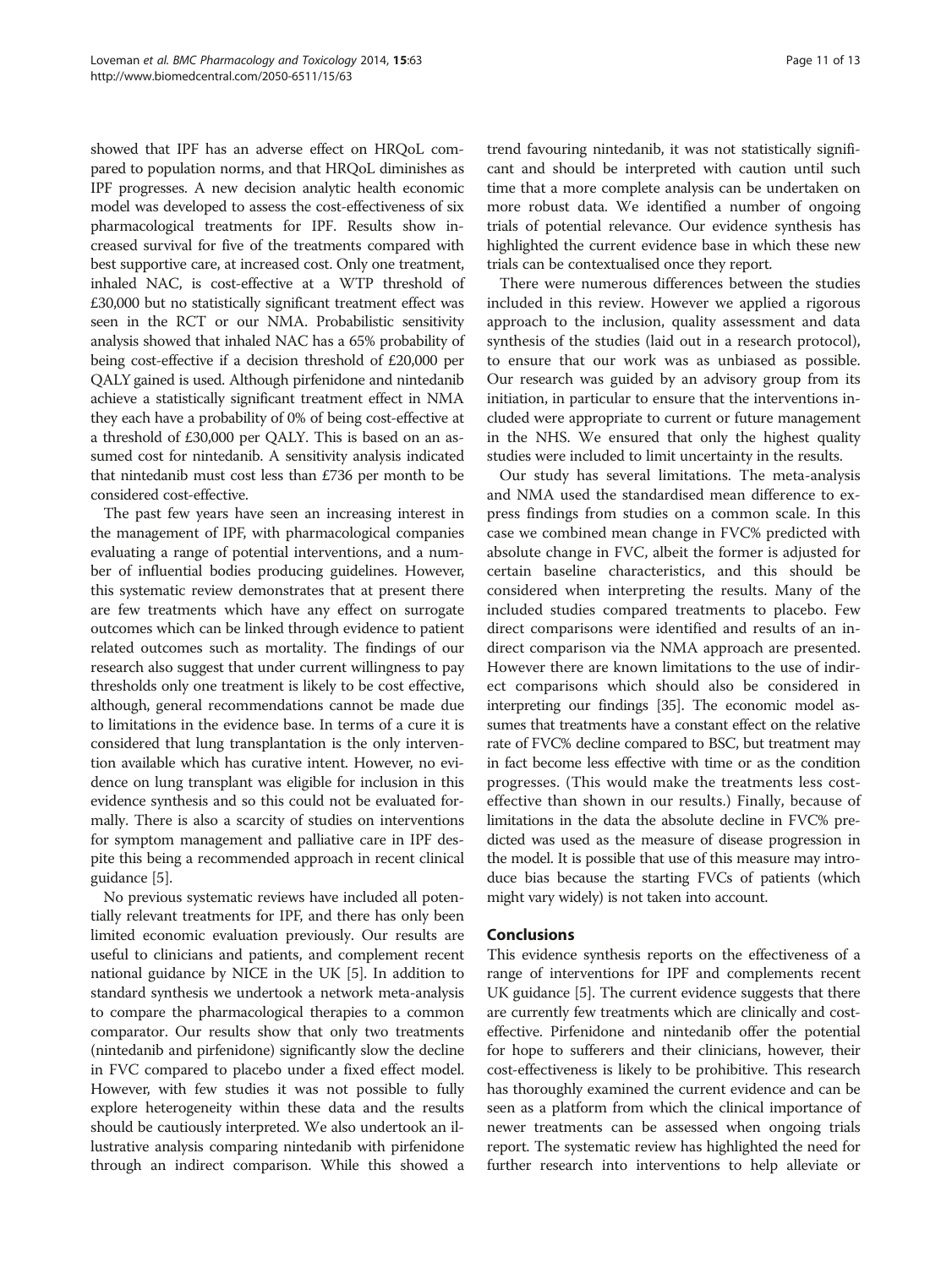<span id="page-11-0"></span>control symptoms of this debilitating condition, in particular pulmonary rehabilitation programmes and thalidomide. Given the results of our study and the weaknesses of the inhaled NAC trial, a well-designed RCT of inhaled NAC should also be considered; our search of ongoing RCTs failed to identify any such studies currently underway.

#### Additional file

[Additional file 1:](http://www.biomedcentral.com/content/supplementary/2050-6511-15-63-S1.docx) NMA model code. Random effects model code for the NMA.

#### Abbreviations

BSC: Best supportive care; CCT: Controlled clinical trial; EQ-5D: EuroQol five dimensions; FVC: Forced vital capacity; HRQoL: Health related quality of life; ICER: Incremental cost-effectiveness ratio; IPF: Idiopathic pulmonary fibrosis; UK: United Kingdom; NAC: N-acetylcysteine; NHS: National health service; NICE: National institute for health and care excellence; NMA: Network meta-analysis; QALY: Quality adjusted life Year; RCT: Randomised controlled trial; SD: Standard deviation; SF-36: Short Form-36; SMD: Standardised mean difference; VC: Vital capacity; WTP: Willingness to pay.

#### Competing interests

KOR and AW have previously been members of the Intermune advisory board for pirfenidone and received payment for research travel expenses only. All authors have completed the unified competing interest form at [www.icmje.org/coi\\_disclosure.pdf](http://www.icmje.org/coi_disclosure.pdf) (available on request from the corresponding author) and declare 1) no financial support for the submitted work from anyone other than their employer; 2) no financial relationships with commercial entities that might have an interest in the submitted work; 3) no spouses, partners, or children with relationships with commercial entities that might have an interest in the submitted work; and 4) no non-financial interests that may be relevant to the submitted work.

#### Authors' contributions

EL (Senior Research Fellow) developed the original research application, developed the research protocol, contributed to the background section, assisted in the development of the search strategy, assessed studies for inclusion, extracted data from and quality assessed included studies, synthesised evidence, drafted and edited the final report, project managed the study and is the guarantor of the study; VRC (Senior Research Fellow, Health Economics) assessed studies for inclusion, extracted data from and quality assessed included studies, synthesised evidence, developed the economic evaluation, drafted the report; JLC (Senior Research Fellow) developed the original research application, contributed to the development of the research protocol, contributed to the background section, assessed studies for inclusion, extracted data from and quality assessed included studies, synthesised evidence and drafted the report; DAS (Senior Director, Health Economics, Icon PLC) contributed to the development of the research protocol, synthesised evidence, assisted in developing the economic evaluation, drafted the report; AJC (Professor/Director of SHTAC) developed the original research application, contributed to developing the research protocol, extracted data from and quality assessed included studies, synthesised evidence, drafted the report, provided quality assurance for the project; JJ (Principal Research Fellow, Health Economics) developed the original research application, developed the research protocol, assisted in developing the economic evaluation, drafted the report; KMAO (Consultant Physician) drafted the background section, assisted with the interpretation of the clinical effectiveness evidence, provided clinical advice to the project, drafted the report; SS (Professor of Pulmonary and Cardiac Rehabilitation) drafted the background section, assisted with the interpretation of the clinical effectiveness evidence, provided expert advice to the project, drafted the report; CB (Professor of Palliative Medicine) drafted the background section, assisted with the interpretation of the clinical effectiveness evidence, provided expert advice to the project, drafted the report; AW (Professor/ Consultant Physician) assisted with the interpretation of the clinical effectiveness evidence, provided expert advice to the project, drafted the report. All authors read and approved the final manuscript.

#### Acknowledgements

We would like to thank members of our advisory group who provided expert advice and comments on the protocol and the interpretation of the findings of this research. We are also grateful to Karen Welch, Information Specialist, SHTAC, University of Southampton, for generating and running the literature searches, Stuart Mealing, Health Economics, Oxford Outcomes for technical assistance with the economic model, Fiona Boyle, Finance Manager, University Hospitals Southampton Foundation Trust, for sourcing information on relevant costs for the economic evaluation, Helen Thomas, NHS Blood and Transplant for assistance with data related to lung transplantation, and Jonathan Shepherd, Principal Research Fellow, SHTAC, University of Southampton, for reviewing a draft of the full report that this paper is taken from.

This project was funded by the National Institute for Health Research Health Technology Assessment (NIHR HTA) programme. It will be published in full in the Health Technology Assessment journal series [\(www.nets.nihr.ac.uk/](www.nets.nihr.ac.uk/programmes/hta) [programmes/hta](www.nets.nihr.ac.uk/programmes/hta)) in late 2014. The views and opinions expressed therein are those of the authors and do not necessarily reflect those of the HTA programme, NIHR, NHS or the Department of Health.

#### Author details

1 Southampton Health Technology Assessments Centre (SHTAC), University of Southampton, Southampton, UK. <sup>2</sup>Icon PLC, Oxford, UK. <sup>3</sup>Mater Misericordiae University Hospital, Dublin, Ireland. <sup>4</sup>University Hospitals of Leicester NHS Trust, Leicester, UK.<sup>5</sup> Department of Palliative Medicine, University Hospital of Munich, Munich, Germany. <sup>6</sup>Green Lane Hospital, London, UK

#### Received: 23 January 2014 Accepted: 4 November 2014 Published: 19 November 2014

#### References

- Swigris JJ, Stewart AL, Gould MK, Wilson SR: Patients' perspectives on how idiopathic pulmonary fibrosis affects the quality of their lives. Health Qual Life Outcomes 2005, 3:61.
- 2. Meltzer EB, Noble PW: Idiopathic pulmonary fibrosis. Orphanet J Rare Dis 2008, 3:8. [www.ojrd.com/content/3/1/8](http://www.ojrd.com/content/3/1/8).
- 3. Navaratnam V, Fleming KM, West J, Smith CJ, Jenkins RG, Fogarty A, Hubbard RB: The rising incidence of idiopathic pulmonary fibrosis in the U.K. Thorax 2011, 66:462–467.
- 4. Raghu G, Weycker D, Edelsberg J, Bradford WZ, Oster G: Incidence and prevalence of idiopathic pulmonary fibrosis. Am J Respir Crit Care Med 2006, 174:810–816.
- 5. NICE: Diagnosis and management of suspected idiopathic pulmonary fibrosis. CG 163. London: NICE; 2013.
- 6. Raghu G, Collard HR, Egan JJ, Martinez FJ, Behr J, Brown KK, Colby TV, Cordier JF, Flaherty KR, Lasky JA, Lynch DA, Ryu JH, Swigris JJ, Wells AU, Ancochea J, Bouros D, Carvalho C, Costabel U, Ebina M, Hansell DM, Johkoh T, Kim DS, King TE Jr, Kondoh Y, Myers J, Muller NL, Nicholson AG, Richeldi L, Selman M, Dudden RF, et al: An official ATS/ERS/JRS/ ALAT statement: idiopathic pulmonary fibrosis: evidence-based guidelines for diagnosis and management. Am J Respir Crit Care Med 2011, 183:788–824.
- 7. Christie JD, Edwards LB, Kucheryavaya AY, Benden C, Dipchand AI, Dobbels F, Kirk R, Rahmel AO, Stehlik J, Hertz MI: The registry of the international society for heart and lung transplantation: 29th adult lung and heart-lung transplant report-2012. J Heart Lung Transplant 2013, 31:1073.
- 8. Centre for Reviews and Dissemination: Systematic reviews: CRD's guidance for undertaking reviews in health care. Third edition. York: York Publishing Services Ltd., CRD; 2009.
- 9. Drummond MF, Jefferson TO: Guidelines for authors and peer reviewers of economic submissions to the BMJ. The BMJ economic evaluation working party. BMJ 1996, 313:275–283.
- 10. Philips Z, Ginnelly L, Sculpher M, Claxton K, Golder S, Riemsma R, Woolacoot N, Glanville J: Review of guidelines for good practice in decision-analytic modelling in health technology assessment. Health Technol Assess 2004, 8:1–158.
- 11. Higgins JP, Green S: Cochrane handbook for systematic reviews of interventions version 5.1.0 [updated march 2011]. Cochrane Collaboration 2011, Available from [www.cochrane-handbook.org.](http://www.cochrane-handbook.org/)
- 12. Caldwell D, Ades AE, Higgins JPT: Simultaneous comparison of multiple treatments: combining direct and indirect evidence. BMJ 2005, 331:897–900.